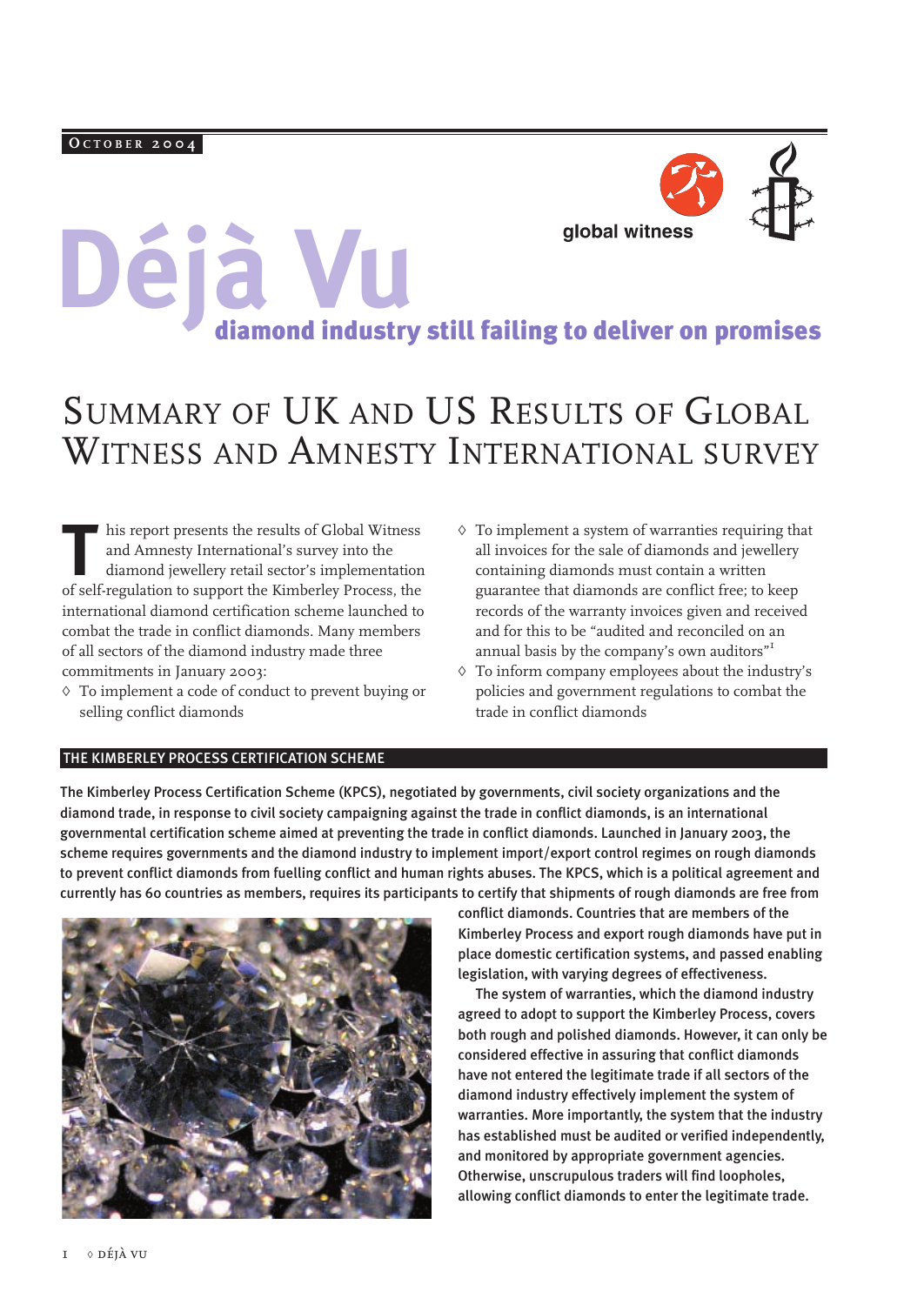

**This survey follows the Global Witness report Broken Vows, released in**

**March 2004, which found that major US and international diamond jewellery retailers were falling short in implementing the self-regulation.**



Global Witness and Amnesty International in June 2004 began a survey

of diamond jewellery retailers in the UK, US, Australia, Belgium, France, Germany, Italy, and Switzerland in order to assess whether the diamond industry is

effectively implementing the self-regulation and is able to provide consumers with meaningful assurances that diamonds are conflict free. It has been completed in the US and UK and is ongoing in other countries. This survey follows the Global Witness report *Broken Vows*, released in March 2004, which found that major US and international diamond jewellery retailers were falling short in implementing the self-regulation.

The survey was carried out in two ways to assess what the diamond industry has done to implement policies to combat conflict diamonds:

#### **Company Management Survey**

Global Witness and Amnesty International sent letters to the company management of major diamond jewellery retailers asking for information about companies' policies on conflict diamonds and the selfregulation and followed up with all companies by telephone to bring the letter to their attention and to ask the status of their efforts to respond. Letters were also written to international and national trade associations asking about their efforts to ensure adoption of selfregulation throughout the trade.

#### **Retail Survey**

Amnesty International members visited diamond jewellery retailers to ask questions about their policies on conflict diamonds and the self-regulation, evaluating the level of awareness of sales associates and seeing what assurances consumers are being given that the diamonds they are buying are conflict-free.

The retail survey has been completed in the US and UK. 579 stores were visited at random, 333 across the UK and 246 in fifty cities throughout eighteen US states. For the company management survey, a total of 85 letters were sent to company management of major diamond jewellery retailers in these countries.<sup>2</sup> In the US, Jewelers of America, the major American jewellery trade association with over 10,000 members, sent an advisory on 12 September 2004 to its members before Amnesty International USA's Day of Action on Conflict Diamonds on 18 September 2004 when Amnesty members visited US stores across the country to ask about their policies to combat conflict diamonds. The advisory stated that "it is imperative to respond promptly to questions from NGOs, media, or consumers about conflict diamonds, as well as other social, ethical, and environmental issues, should they be asked".<sup>3</sup>

Initial results from Australia, Belgium, France, Germany, Italy, the Netherlands and Switzerland are disappointing. Amnesty International members have written to over 800 retailers and suppliers in Belgium, Germany, Italy, the Netherlands and Switzerland. So far, only 52 of these have responded in writing with any information about their policy.

The results of the survey are very disappointing and show that a significant majority of diamond jewellery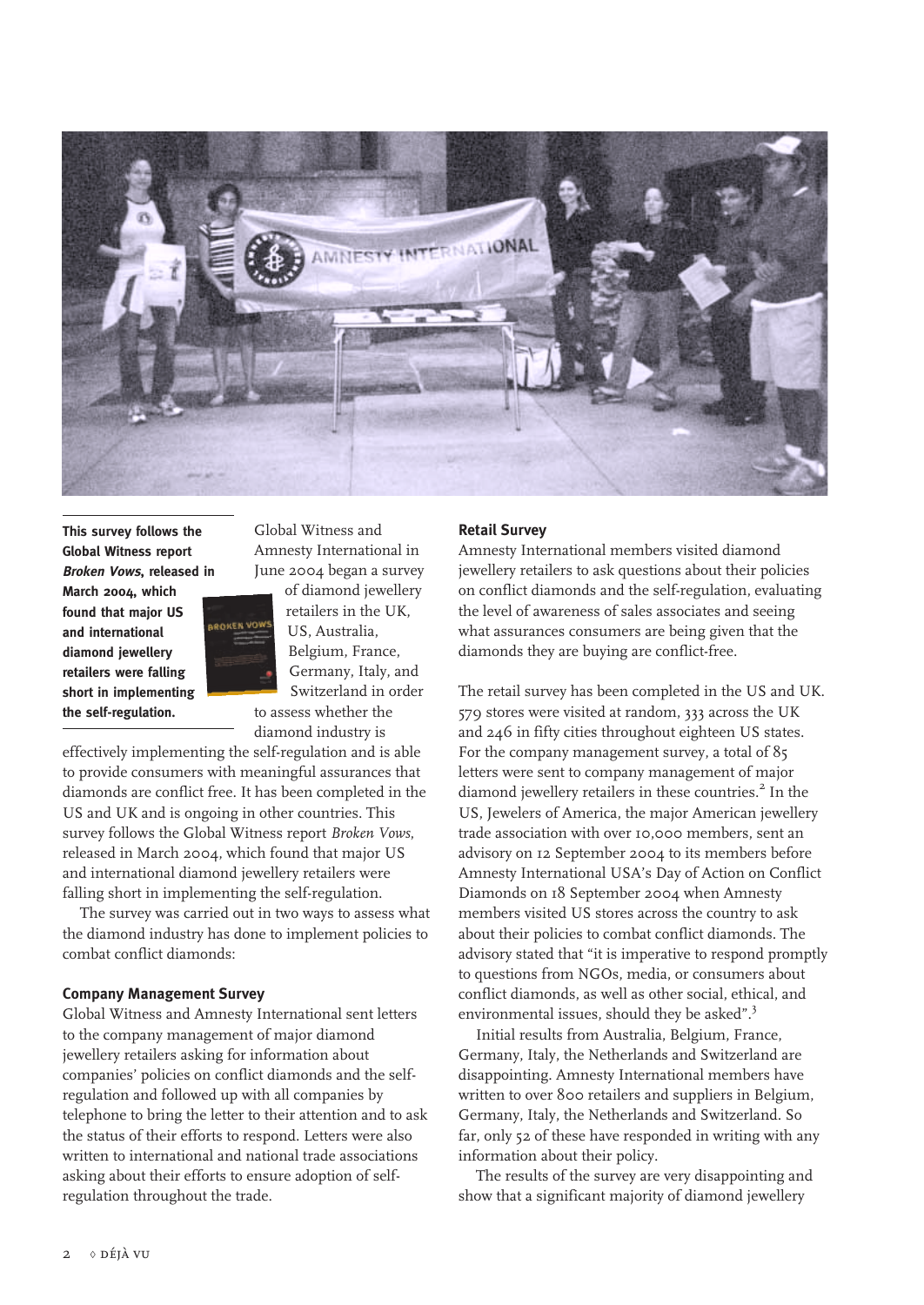**Only a minority of diamond jewellery retailers have demonstrated they have effective measures in place to implement the selfregulation and combat the trade in conflict diamonds and have made efforts to be transparent about these efforts.**

retailers continue to fail to deliver on repeated promises made to stem the trade in conflict diamonds.<sup>4</sup> While Global Witness and Amnesty International welcome Jeweler of America's announcement on 16 September 2004 to develop activities to

monitor its members' implementation of the selfregulation, the results show that many diamond jewellery retailers are still falling short on basic measures of the self-regulation. Only a minority of diamond jewellery retailers have demonstrated they have effective measures in place to implement the selfregulation and combat the trade in conflict diamonds and have made efforts to be transparent about these efforts. 5

#### **Failure in responding to the company management survey**



**Figure 1: Forty eight out of 85 companies surveyed (56%) in the UK and the US failed to inform Global Witness and Amnesty International in writing about their policies on conflict diamonds.**

◊ **Forty eight out of 85 companies (56%) that were sent letters in the UK and the US failed to inform Global Witness and Amnesty International in writing about their policies on conflict diamonds.** Major diamond jewellery retailers that did not respond include Asprey,

Boodle & Dunthorne, Chisholm Hunter, Debenhams and Theo Fennell in the UK, and Costco Wholesale Corporation, Friedman's, Kmart and T.J. Maxx in the  $US<sup>6</sup>$ 

Many of these 85 companies are also members of trade associations that have endorsed the selfregulation and it is likely that some have policies to implement the self-regulation but did not respond to the request for information. Those companies that are not members may have adopted their own policies. However, their failure to respond despite follow up, even if they do have a policy, raises the question of how seriously they take commitments to combating the trade in conflict diamonds and to supporting the Kimberley Process.

#### **Failure in providing adequate details about the system of warranties**

- ◊ **Thirty two out of 37 companies (86%) that responded to the company management survey in the US and the UK stated that they have a policy to prevent dealing in conflict diamonds and are implementing the system of warranties with suppliers. However, 30 out of the 37 companies (81%) that responded did not provide adequate details on how the system of warranties is being implemented and what policies, procedures and auditing measures companies have in place to back them up.** A warranty simply stating that diamonds are not from conflict sources is meaningless unless it is backed up by concrete policies and monitoring to adequately demonstrate that diamonds come from legitimate sources. Major retailers have a responsibility to carefully select suppliers and require them to demonstrate that they are taking adequate measures to help prevent dealing in conflict diamonds, including third-party auditing procedures to verify that procedures are effectively working. Most of the company responses failed to provide any details on the auditing measures (internal or third-party audits), which are crucial to ensuring that policies are effectively implemented.
- ◊ A few retailers outlined more detailed measures to implement the self-regulation, including strengthening sourcing procedures and control over their suppliers, auditing procedures and staff education programs. These companies' responses indicate that they have concrete policies and other measures in place to back up the warranty statements. Some companies also provided copies of invoices with the warranty statement, agreements with vendors and educational materials to demonstrate how they are implementing the selfregulation.

#### **Failure in providing consumers with meaningful guarantees that diamonds are conflict free**

- ◊ The retail survey of salespeople in jewellery stores showed that the diamond jewellery retail sector is largely unable to provide consumers with meaningful assurances that diamonds are conflict free. A total of 579 diamond jewellery stores were visited in the UK and US. Although at 59% of shops surveyed salespeople said that they were aware of conflict diamonds, only 42% of shops surveyed said they had a policy.
- $\Diamond$  In the UK, 54% were aware of their company's policy with a further 13% saying they had an unwritten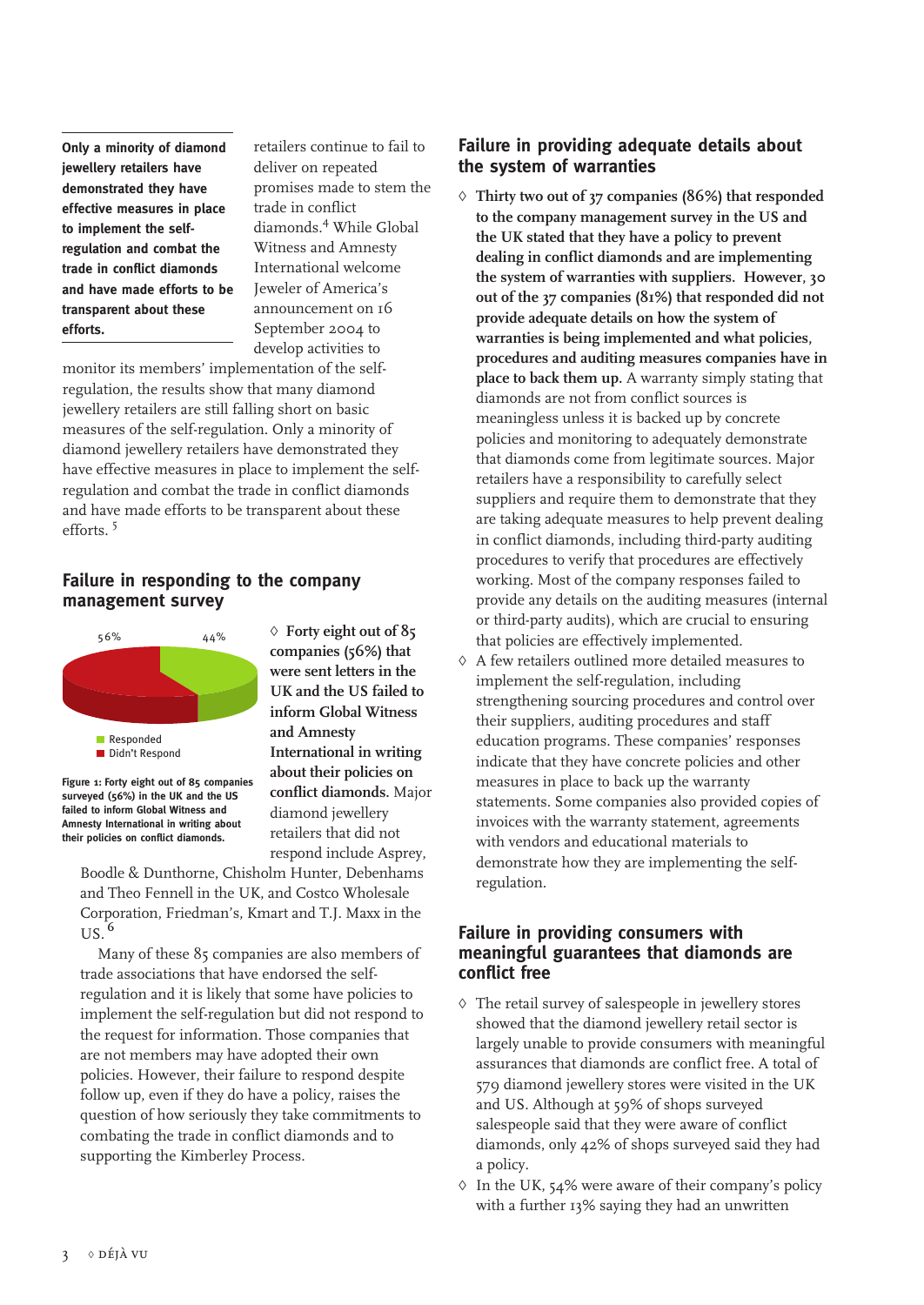policy. Only 18% of total stores surveyed could provide a copy of the policy. In addition, only 38% of salespeople indicated that they had received any training on the issue of conflict diamonds. Finally, only 7% indicated that they are providing a warranty certificate for customers confirming the origin of all diamonds sold in the store, 5% provided a warranty for larger/more expensive stones, and 13% provided one on request from the purchaser.

◊ Awareness in the US was even lower. A total of 246 shops were visited by Amnesty activists across the US. Thirty seven percent of stores visited claimed to be aware of the conflict diamond issue. Of those stores where salespeople said they knew about conflict diamonds, 54% reported an inaccurate definition of the problem. Only 66 of 246 stores



(27%) visited stated that they had a policy on conflict diamonds, 27 of 246 stores (11%) visited indicated that they had no policy at all, 145 stores (59%) visited were unwilling to discuss whether or

**Figure 2: Breakdown of responses in US stores visited by Amnesty activists.**

not their company had a policy on conflict diamonds, and 8 stores were uncertain. Of the 246 shops visited, only 13% provided warranties to their customer, to demonstrate their efforts to implement the selfregulation, as standard practice. Sixty-seven percent of stores visited were unwilling to discuss whether they had a system of warranties in place. For some of the chains, there was little evidence of standardized education, including some companies whose headquarters claim they have staff education programs. In some cases, Amnesty activists visited several branches of the same chain and got inconsistent responses. It is important to note that the survey of salespeople in stores yielded varying results. Salespeople at some companies surveyed that claim to have staff education programs were not able to provide information about these policies to Amnesty members.

### **Lack of transparency toward civil society**

◊ Despite the warning by Jewelers of America to its members advising that they should "respond promptly to questions from NGOs, media or consumers about conflict diamonds", $^7$  many retailers in the US refused to participate in the survey, and

others offered the organization's prepared statement as the sole answer to the survey and would not go any further. Many activists encountered resistance and resentment from retailers, and were met

**"They told us to get the 'hell' out of their store, and said we should be spending our time on more useful things…one of the employees said they didn't care about what happened in Africa."**

with angry objections to their inquiries. One activist described resistance in one shop as follows: "*[W]e went in very respectfully and they told us to get the 'hell' out of their store, and said we should be spending our time on more useful things… This really bothered me because one of the employees said they didn't care about what happened in Africa.*"

#### **Failure of diamond trade associations in monitoring self-regulation implementation**

◊ The survey found that the World Diamond Council (the industry body responsible for coordinating the industry efforts to tackle conflict diamonds), World Federation of Diamond Bourses (WFDB), the International Diamond Manufacturers Association (IDMA) and other industry trade associations that have repeatedly committed to combating the trade in conflict diamonds are still falling far short on adequately monitoring self-regulation implementation. In particular, Global Witness and Amnesty International have serious doubts about the effectiveness of the World Diamond Council in achieving these goals. Urgent steps should be taken to ensure that the World Diamond Council is strengthening its efforts in coordinating and monitoring industry's actions to combat conflict diamonds.



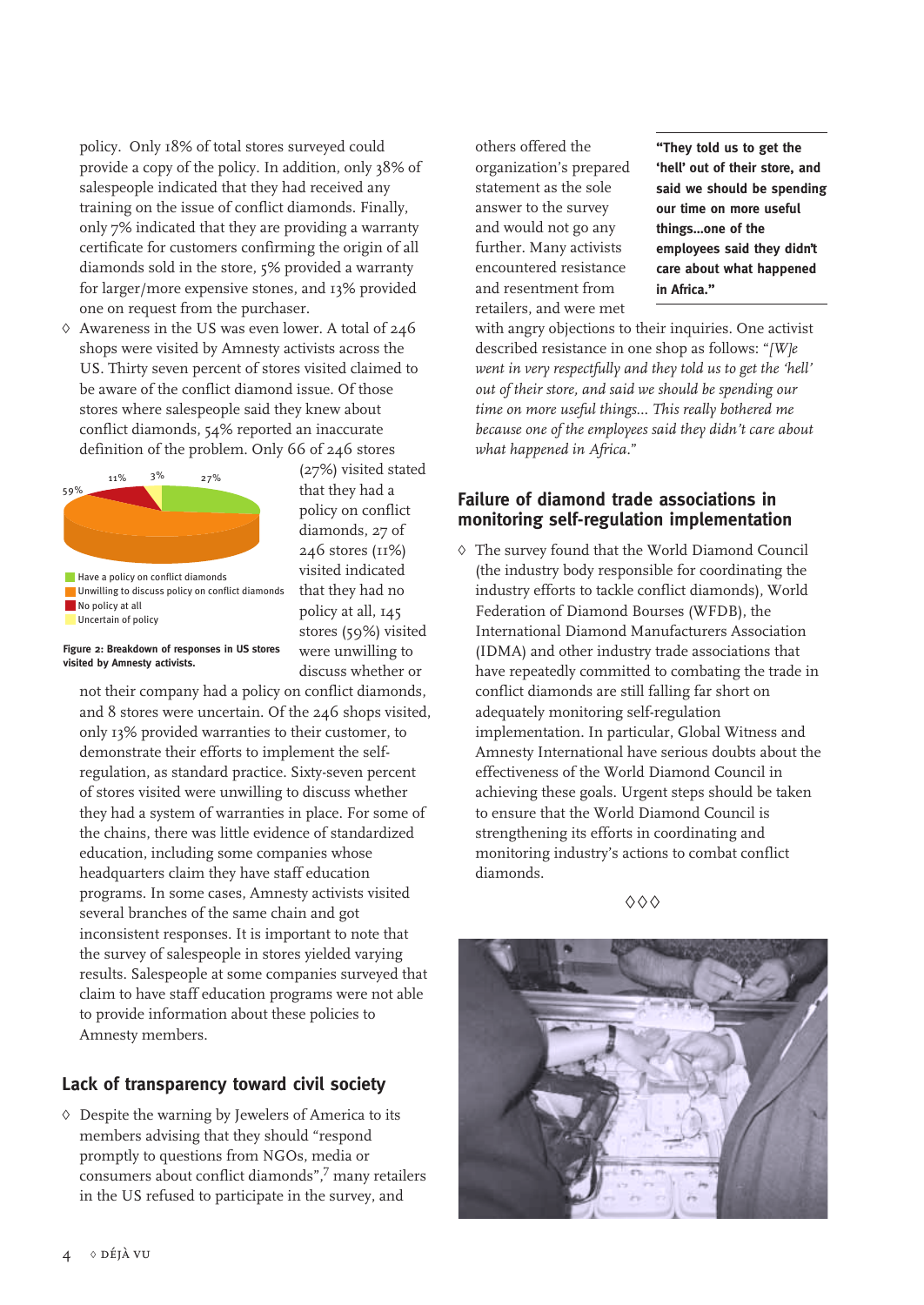## CONCLUSION AND RECOMMENDATIONS

hile some progress has been made since<br>March 2004 in the US, the results of the<br>survey overall show that some major plat<br>in the diamond jewellery retail sector continue to fa March 2004 in the US, the results of the survey overall show that some major players in the diamond jewellery retail sector continue to fall short on implementing basic measures of the selfregulation or have failed to inform Global Witness and Amnesty International of efforts to do so. The continued lack of systematic monitoring by the diamond industry means that there is no assessment of whether companies are meeting the basic requirements and that there are no consequences for inaction.

**In order to be effective and to fully support the aims of the Kimberley Process, the self-regulation should move beyond being voluntary.**

While the selfregulation continues to be voluntary, only those with good intentions will implement it. In order to be effective and to fully support the aims of the

Kimberley Process, the self-regulation should move beyond being voluntary. Global Witness and Amnesty International therefore make the following recommendations:

#### **To governments participating in the Kimberley Process:**

- ◊ Monitor the diamond industry's compliance with the self-regulation and report back to the Kimberley Process about these efforts in 2005.
- ◊ Carry out rigorous auditing and inspections of companies' implementation of the self-regulation and compliance with the Kimberley Process, in order to ensure that diamonds do not fund conflict or human rights abuses, and report back to the Kimberley Process about these efforts in 2005.

#### **To the diamond jewellery retail sector:**

- ◊ Fully implement the self-regulation and system of warranties in a manner that goes far beyond simply requiring a warranty from suppliers. Strict criteria should be applied in the selection of suppliers and third-party auditing procedures should be adopted to ensure that policies are working effectively.
- ◊ Provide written assurances to consumers stating that the diamonds they purchase are conflict free so that the system of warranties covers the entire supply

chain from point of mine to point of sale to the consumer.

- ◊ Carry out education and training on conflict diamonds and the Kimberley Process and require it as a condition of employment so that salespeople are fully informed about policies and communicate this to consumers in a transparent manner.
- ◊ Proactively work to promote adoption of the selfregulation throughout the retail sector and the diamond trade as a whole. Major industry leaders have a particular responsibility to exhibit leadership on this issue.

#### **To the World Diamond Council, World Federation of Diamond Bourses (WFDB), International Diamond Manufacturers Association (IDMA) and other trade associations:**

- ◊ Develop a common standard for verifying whether retailers and suppliers are complying with the selfregulation and develop monitoring mechanisms to ensure that these standards are being met. Jewelers of America's recent initiative to develop a monitoring program that includes self-assessment, mystery shoppers, staff training and policy and procedure reviews, offers some ideas of what can be done in the retail sector in the UK and in other countries. Further work must ensure its adoption by all sectors of the industry.
- ◊ The World Diamond Council, WFDB, IDMA should actively monitor implementation of the selfregulation throughout the diamond pipeline and take greater measures to require their member organizations to systematically report on how they are monitoring companies' implementation and auditing of the system of warranties.
- ◊ National diamond trade associations should adopt monitoring programs, including self-assessments, spot checks, and policy and procedure reviews to monitor what its members are doing and help ensure that the warranties are backed up by concrete policies and measures.